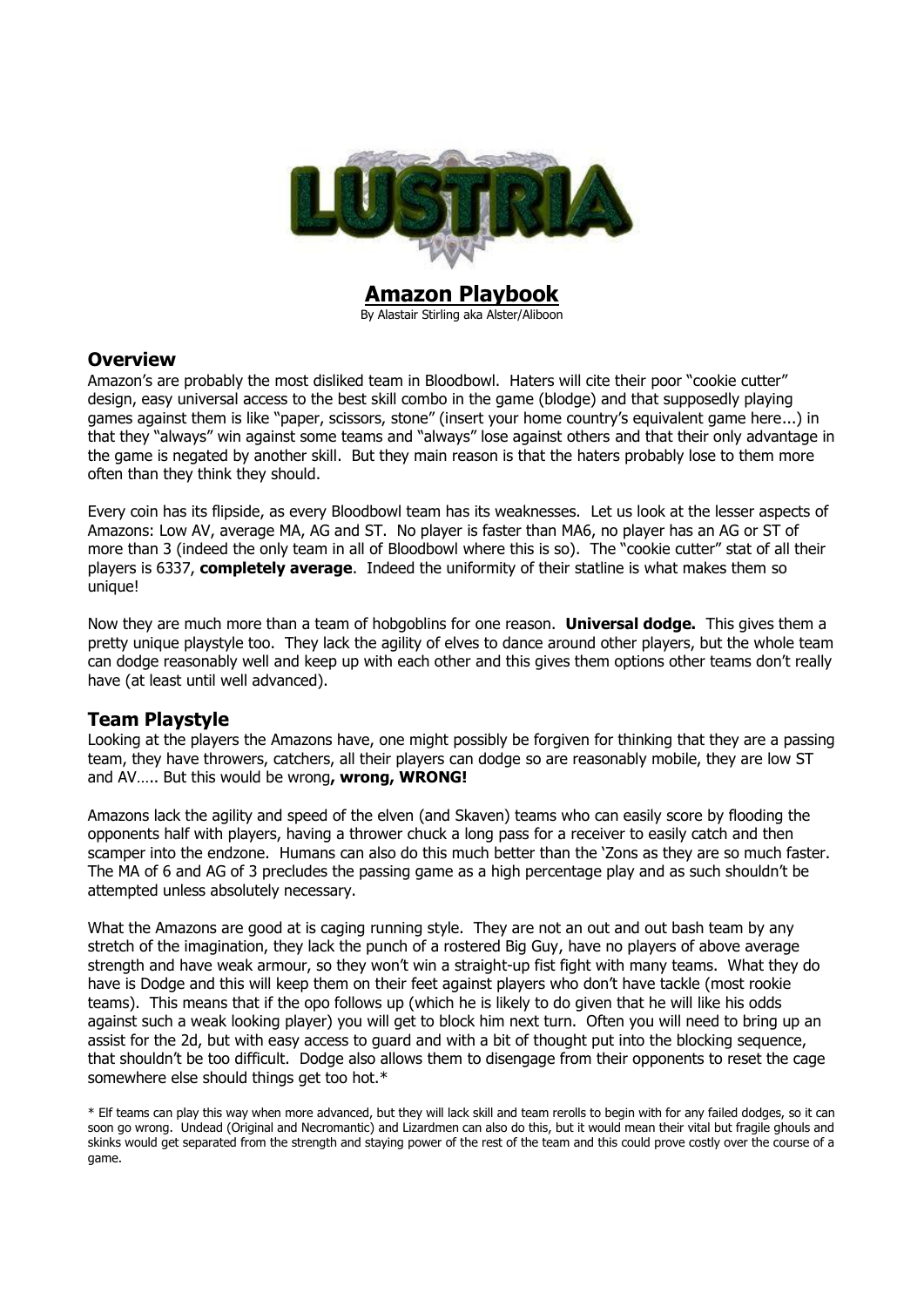# **The Players:**



## **Linewomen: 0-16 6337, Dodge G/SAP 50k**

Cheap and cheerful, but not to be underestimated. Dodge is a great starting skill as most other rookie players don"t come with block, so will be looking for a POW to get them down.

**Skills:** The first skill for most linewomen should be Wrestle. This means that they can only be Knocked Down on a POW (without the opo having Tackle), so should keep them on the pitch. Wrestle also allows them to more easily knock holes in an opponent"s defensive line (when they have block) so they can better run a cage through the hole.

Secondary skills should be Fend, Tackle or maybe Dirty Player depending on what the rest of the league is composed of (Fend to prevent hurt if in a bashy league, Tackle to take down dodgers in an agile league and Dirty Player to put the hurt on the opposition- what could be "better" than a dirty girl wrestling you down, only to stand up and kick you in the balls next turn!)

An early skill-up should probably be Kick. Although "Zons lack the speed to really take advantage of a Blitz! result on the Kick-Off, with a few dodges they can make life a lot more difficult for the other team. Kick is also very good against slow, bashy teams.

Double rolls should almost always be Guard. If this is the first skill-up, then go for Block rather than Wrestle later on. Secondary doubles, Side-Step. I would probably make an exception with Sneaky Git for a Dirty Player, as much for fluff as effectiveness. Mighty Blow would also be an option depending on how many other guarders you have and what other teams you would likely face.

**Stat Increases:** Take all. Linewomen are pretty much the only players on a "Zon team where I would consider AV > MA and only then if their main job is LOS duty, but on a double 5, I would take Guard over the MA or AV.

Linewomen, especially those on the LOS probably won't last too long, so if they get to two skills, be happy.

# **Catchers: 0-2 6337, Dodge, Catch GA/SP 70k**

Ok they have Catch, but aren"t any faster than Linewomen and there are only two of them, so this further precludes the passing game. What they do have is access to agility skills and this is what makes them well worth buying.

**Skills:** The initial skills picked should be Block or Side-Step and then the other. Block to aid their survivability, Side-Step to make them annoying. There are few things more annoying in Bloodbowl than a Blodge side-stepper (we will see some below though).

After Block and Side-Step, Diving Tackle is fantastic. There are very few things more annoying in Bloodbowl than a Blodge, side-stepping diving tackler…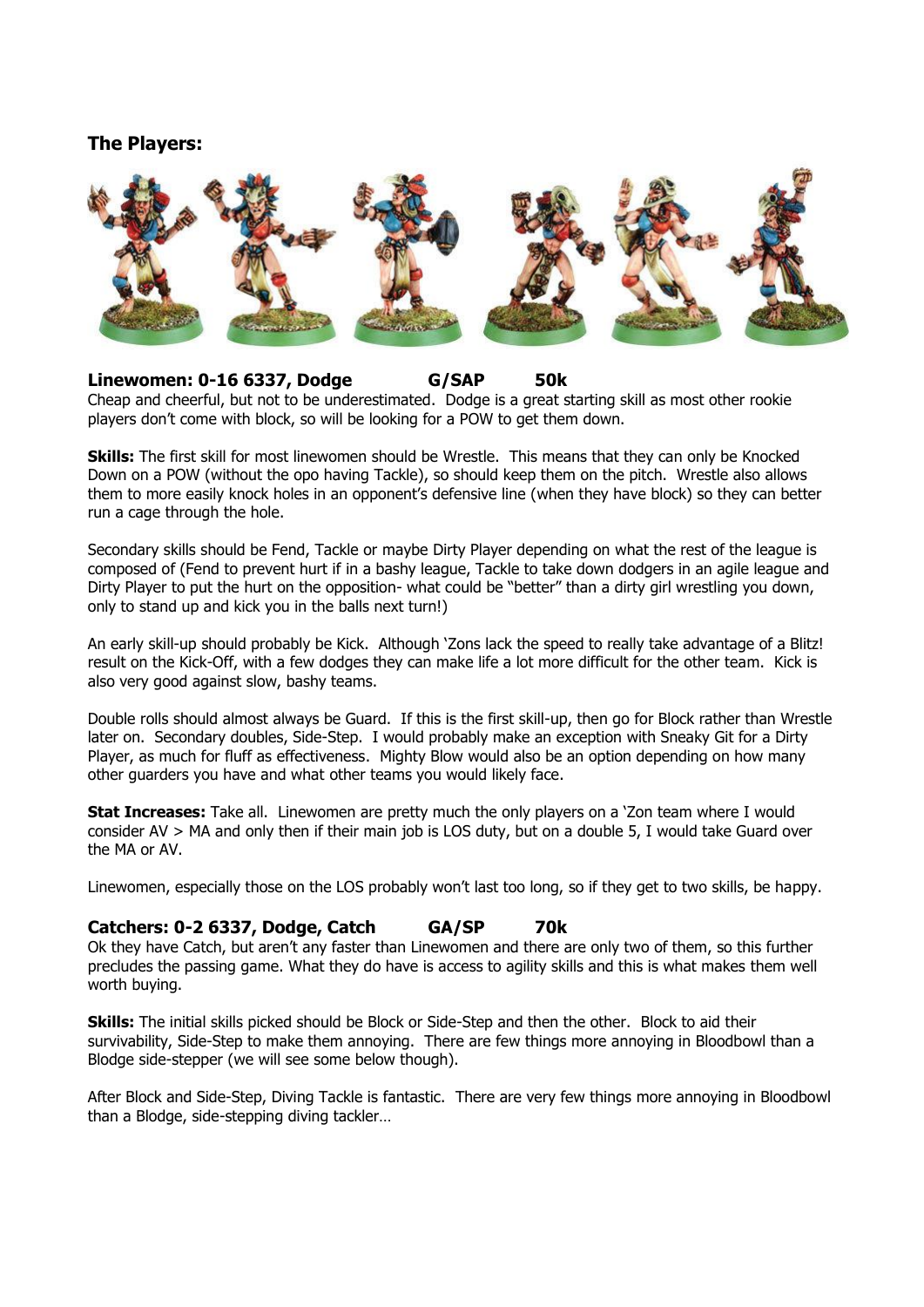If (and it's a big if) you get to four skills then you have a few choices. Tackle combines well with Diving Tackle, Frenzy combines well with Side-Step, Jump-Up adds much needed speed to the team, Fend helps survivability…I"m sure there are others you could choose.

The new rules for Diving Catch make it an intriguing possibility. It gives a much easier catch option when an accurate pass is thrown (a 2+, rerolled catch). This shouldn"t encourage one to play the throwing game, but it will help to skill up rookie MVP players when they get a completion and will of course help when you need to throw the ball.

Double skill picks should again be Guard. There are very few things more annoying in Bloodbowl than a Blodge, side-stepping guarder…

**Stat Increases:** As for Linewomen, take all. MA rather than AV. Depending on how the rest of the team had developed, I might possibly take Guard over the MA on a 5+5.

### **Throwers: 0-2 6337, Dodge, Pass GP/SA 70k**

A pretty marginal player to begin with (you"re not playing the passing game now are you!?). But they are worth getting. Having the Pass skill at least gives you more options should things go wrong with the cage.

**Skills:** Your first Thrower should probably be developed as a ball carrying Thrower, so Block, Sure Hands (not absolutely necessary in my opinion, unless there are strip-ballers in the league) and Leader. Now I don"t think Sure Hands is necessary because an Amazon team should have a lot of rerolls, even more so if they develop an early Leader.

Later skills could be Accurate, Kick-Off Return, Fend, even Tackle if you use her as a safety. Doubles would probably be Sure Feet, or Guard if I felt my team needed more.

Despite all I have said about not playing the passing game, I do think it is worth developing a Thrower as a proper Thrower. So Accurate, Safe Throw, Strong Arm on doubles etc. There are three main reasons for this. Firstly, sometimes you will have to score quickly, if you"ve only 2 turns to score, then you have to try to score in two turns! It is perfectly possible, but shouldn"t be your default play. Secondly, it will keep your options open and will make your opponent think twice about his defence and what you are going to do (more on this later). Thirdly, you might need to get the ball quickly into a cage from a deep kick.

**Stat Increases:** As for Linewomen, take all. MA rather than AV, possibly not ST4 on the dedicated Thrower (depending on how many skills she had). Possibly Strong Arm over MA for the dedicated Thrower.

#### **Blitzers: 0-4 6337, Dodge, Block GS/AP 90k**

Saving the best "till last, they start with the magical Block and Dodge combination **and** have access to Strength skills. The work horses of your team and the reason why Amazons are so good at low TVs-few teams have the ability to take down a blodger, indeed only they and the best player in the game\*\* start with this great combo. Maybe a bit overpriced given their mediocre stats, but you should always try to have all 4 of them.

**Skills:** Guard first, for at least the first three blitzer skill-ups. Then probably Stand Firm to shore up at least two corners of your cage and to stop you from being pushed around. Mighty Blow is also a good second skill as it aids SPP accumulation, but I"d generally want a couple of Stand Firm guarders first, as it is a very effective combination. If your team needs it, then some Tackle could be a choice after Guard.

You might want to make the 4<sup>th</sup> Blitzer into a killer, so go for Mighty Blow first, then Tackle/Piling On/Frenzy/Juggernaut as the league warrants. If you get to a forth skill, then some Grab might be interesting, but assuming no doubles, a Blodge, Guard, Stand Firm, Mighty Blow, Tackle Blitzer would be sweet.

\*\* The Woodelf Wardancer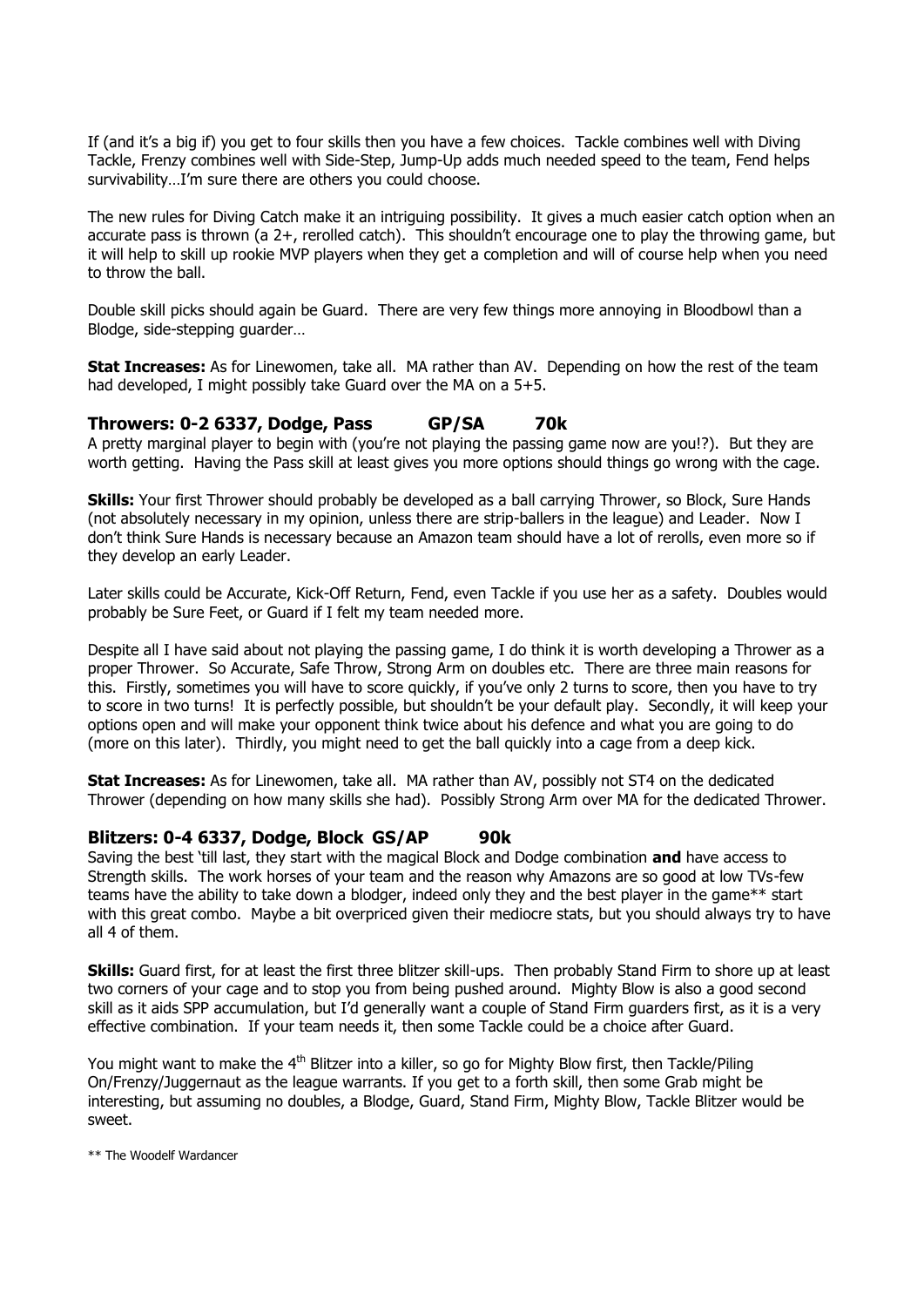A great advantage of the Amazons is that they do not even have to think about using a double on Dodge as most other Blitzers would (admittedly all other Blitzers are faster than the linemen on their team, but hey ho). Therefore, that gives you the option of getting some tasty Agility skills, which combined with Strength access is a real boon. I go for Side-Step first (obviously not if you already have Stand Firm) because…..there are very few things more annoying in Bloodbowl than a Blodge, side-stepping guarder…

Diving Tackle could be an option, as could Jump Up, especially on a Piling-On Blitzer. You might even want to get Sure Feet if your team needed some more speed.

**Stat Increases:** Take all and be thankful. I don't think a double 5 is worth getting a double skill for. You might want to get the AV rather than the MA on a well developed player for some added protection, especially if they are in the mix a lot, but I don't think I would.

Of course all you skill picks will be somewhat influenced by the league you play in and what team you are about to face next. If you"re up against some Woodies next with a Strip Ball Wardancer, give a Blitzer Sure Hands for protection. If you'll up against a stunty team next, get some Tackle *etc, etc, etc...* 



#### **Starting Rosters**

This is the 3<sup>rd</sup> great strength of the Amazon team (after universal dodge and their Blitzers). 'Zons are cheap, with cheap rerolls.

The only thing you need to know about starting rosters is to start with 4 Blitzers. In fact, you can have all the positionals and 4 rerolls in a starting roster. But I think it is better to start with 12 players, you are AV 7 after all and it helps to keep to keep 11 on the pitch-once you become down on players, you are more likely to lose more players as you get ganged up on.

Four rerolls is probably also enough, it is far more than what most other teams will start with and you may as well fill yer boots whilst they are cheap as you will want them, especially later on when other teams have Tackle to negate your Dodge.

You might not want to start with an APO (but it is easy enough to do so), but he should be your first purchase.

#### **Optimal Roster**

All positionals and 14-15 players. Given their cheapness and squishiness, it is quite likely you"ll be the underdog and will want to save a space for a Star Player. 5-6 rerolls.

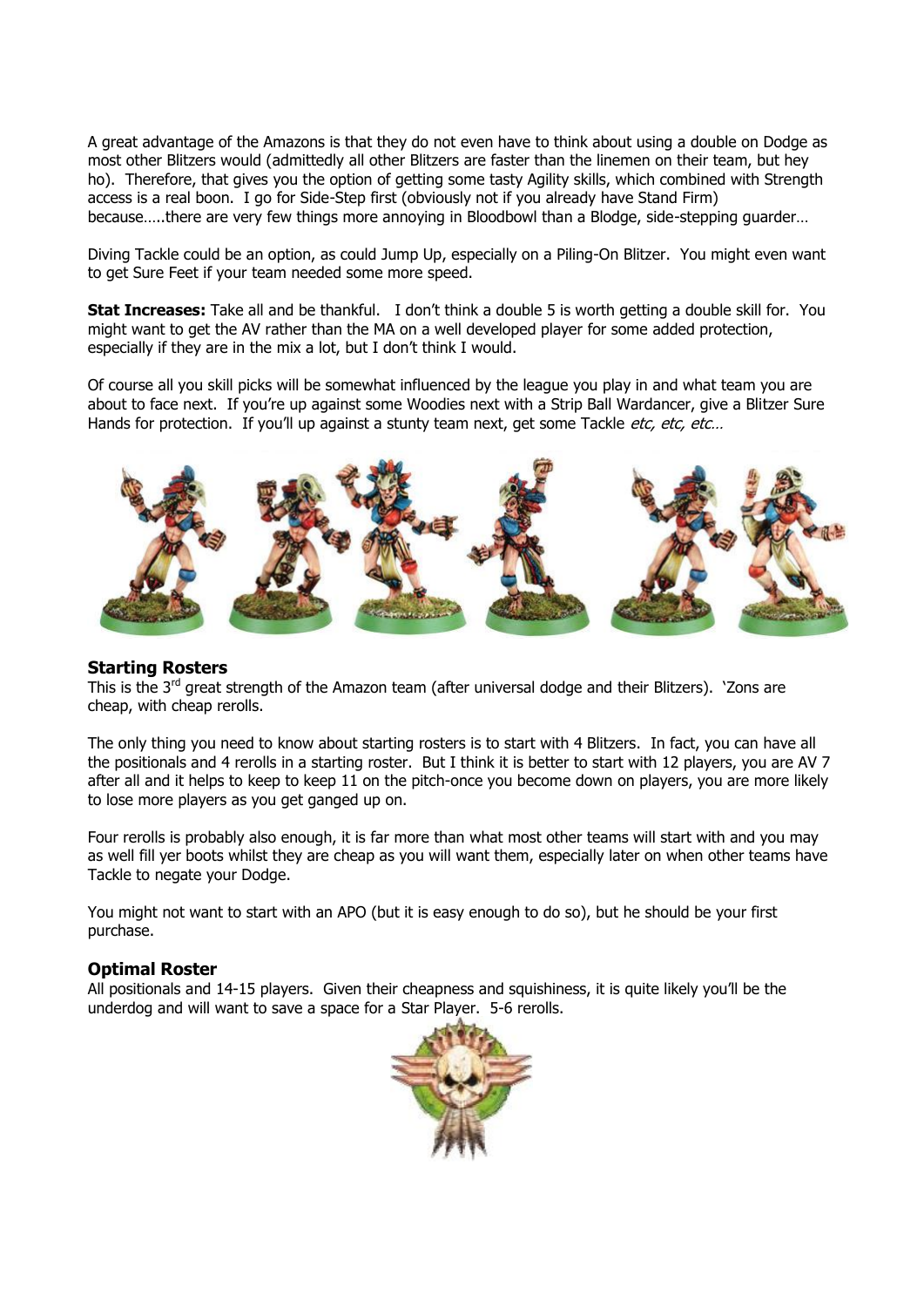### **Tactics**

Well, caging obviously. But where you differ from normal is that if you fail to go through, you can go round via the use of the dodge skill. It is also helpful here to advance a couple of players on a few squares on so that slower teams can't get round these players to reposition themselves very easily in front of you. Then advance your cage quickly and hole up near the endzone to "manage the clock".

It is also useful to have an advance player or two which you can threaten to throw/hand off to. This does two things. It either forces your opo to split his defence to deal with the threat, thus weakening the defence against the cage (the desired result), or if he doesn't deal with it, you've got an easy way through to score, so should take it if it is the best option (this is why it is good to have the thrower in the cage). It is always better to have a score on the board than not, you just don"t want to score too quickly against the harder (and generally slower) as they will have more time to score against you.

The 2-1 grind is what you want to do against elves and teams with a good 2-turn score option. Against harder teams you might have to score in turn 5-6 as they have put so much pressure on your cage, you"ve been forced to score. Often this happens when your girls have been forced to do a half cage against the side-line and it is either score, or be turned over-it is obviously better to score.

Leaving the opposition with 4-5 turns to grind against you isn"t too bad. You are good defensively (especially at low TVs) as are difficult to knock down and with only 4-5 turns, they will be put out of their comfort zone, will have to speed up a bit and this may leave gaps which you can exploit, get the turnover and score.

#### Play only in short leagues….

There is a major failing with Amazons, their longevity. They are great at low TVs, but as other teams get more advanced, more reliable and more able to smack them around, their low AV will start to hurt. Up to about TV 150-175, they rock, but then their very average statline and lack of staying power start to hurt and it will become a lot tougher winning.

To be able to compete at higher TVs, you will probably need a bit of luck in staying alive and a lot of luck in roiling stat increases. New skills like Fend should also help stave off casualties, so that should be of help in the CRP rules.

A rookie "Zon team should beat a rookie Chaos team, but a TV 200 Chaos team will generally smash an Amazon team apart. So whilst the haters complain about "Zons being too good, this is only really at the start, other teams catch up then overtake them in time. Nobody complains about Chaos of Nurgle being too good now do they, but they are awesome at high TVs?

#### Don"t play Dwarves….

This is another fallacy about Amazons in my opinion-that they always lose to Dwarves, paper, scissors, stone, blah, blah, blah. Yes a lot (but not all) of Dwarves start with Tackle, but they are sloooowww-here you MA of 6 is positively rapid! Use it! Pull them one way, then the next, then burst through and they won"t be able to catch you to stop you scoring. You should also have a few players with block and guard, so at least to begin with they won't out-muscle you and on a bothdown result you will still be on your feet.

You will probably also have a lot of rerolls, so if Tackle denies a Dodge reroll, then you can still use a Team reroll. At least a draw should be attainable unless you lose too many players, but then that is the same with all games.

Obviously if you play Dwarves all the time, attrition will take its toll, but a few games a season should be manageable.